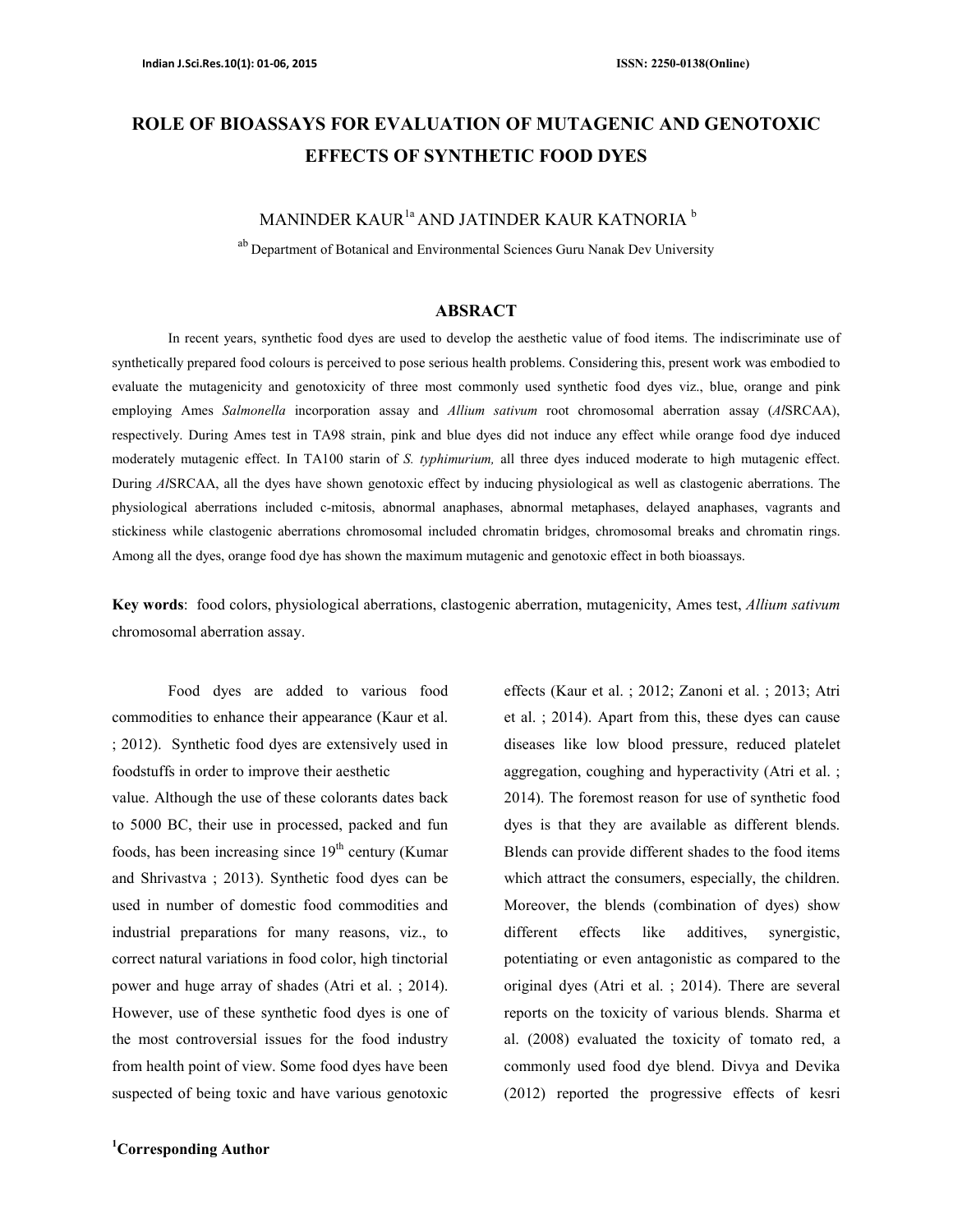powder on different hematological and serological parameters in female Wistar rats. Considering this, present study was planned to evaluate the mutagenic and genotoxic effects of food dyes viz., blue, orange and pink using Ames test and Allium sativum root chromosomal aberration assy.

### Fig. 1. Spectrum of different types of aberrations induced under the treatment of some of food dye solutions



#### MATERIAL AND METHODS

#### Chemical and Make

Various chemicals used for the present study were glacial acetic acid (Thomas & baker); ethanol (Changshu Yangyuen Chemical, China); orcein stain (Spectrochem); hydrochloric acid (Qualigens). All the chemicals used for Ames test were of Qualigen make.

#### Preparation of food dye solutions

Different concentrations (25, 50, 75, 100, 250, 500, 750, 1000 µl/l) of dye sample of blue, pink and orange were made with the double distilled water. These concentrations were used to estimate the genotoxic effects of the dyes.

#### Ames Salmonella incorporation assay

2 ml of soft agar was mixed with 0.1 ml culture of TA98/TA100 tester strains of S. typhimurium along with 0.1 ml of food dye extract for estimation of direct mutagenicity while to 2 ml soft agar, 0.1 ml culture of TA98/TA100, 0.1 ml of food dye extract and 0.5 ml of S9 mix were mixed for indirect mutagenicity. The prepared mixture was poured and spread on the minimal agar plates, kept in the B.O.D incubator at  $37^{\circ}$  C for 48 h. For direct mutagenicity, 20  $\mu$ g/0.1 ml culture of 4-nitro-ophenylenediamine (NPD) and 2.5 µg/0.1 ml culture of sodium azide (SA) was used as positive control for TA98 and TA100 tester strains, respectively For estimation of indirect mutagenicity, 20 µg/0.1 ml culture of 2 amino fluorine (2AF) was used as positive control for both the strains. Distilled water was used as negative control during estimation of both direct and indirect mutagenicity. The steps for Ames test were followed as per the protocol given by Moran and Ames (1983).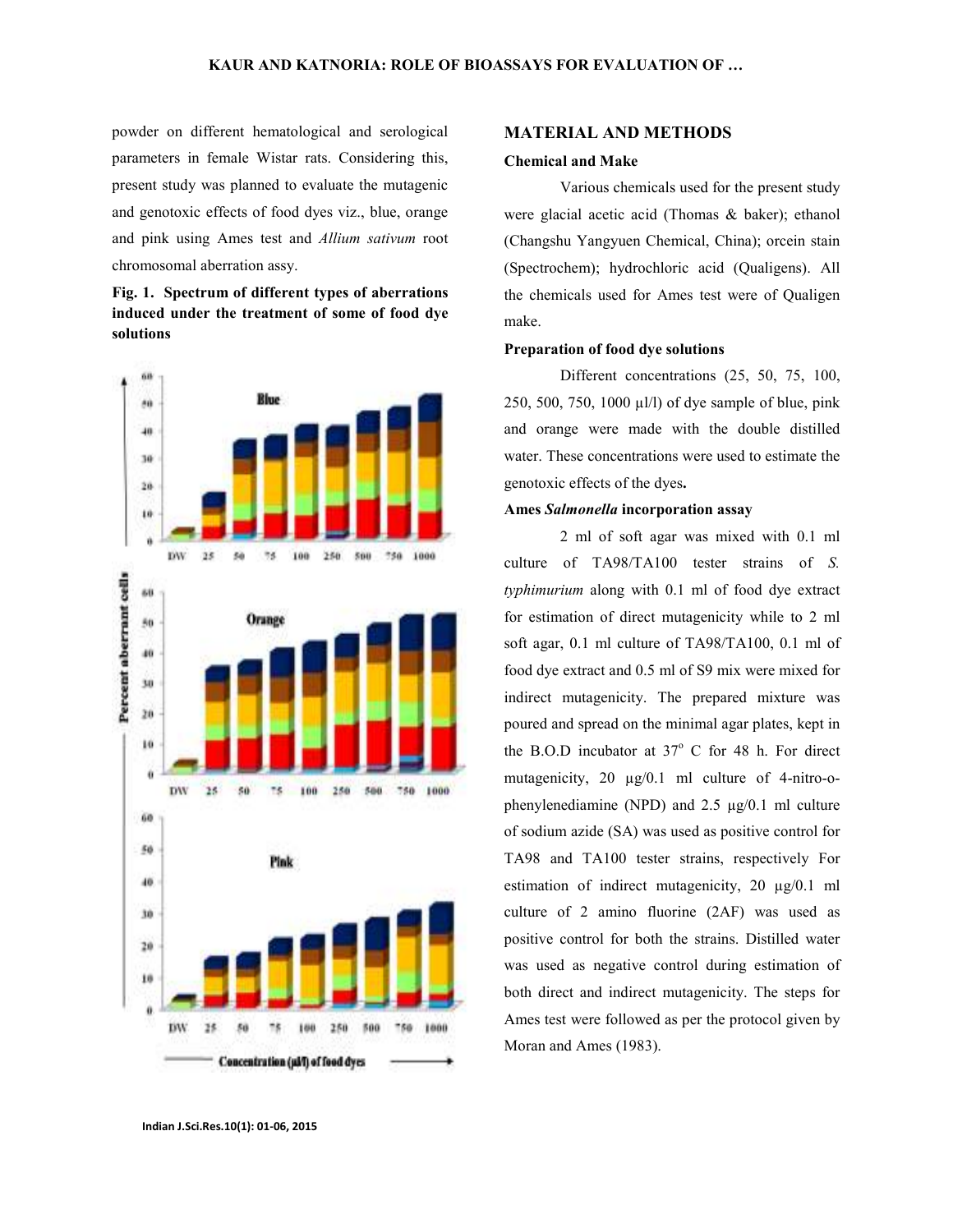| <b>Treatment</b>              | Concentration    | Number of revertant colonies |                   |                         |                              |  |  |  |  |  |  |
|-------------------------------|------------------|------------------------------|-------------------|-------------------------|------------------------------|--|--|--|--|--|--|
|                               |                  | <b>TA98</b>                  | $(Mean \pm S.E.)$ | TA100 (Mean $\pm$ S.E.) |                              |  |  |  |  |  |  |
|                               |                  | wot S9                       | wt S9             | wot S9                  | wt S9                        |  |  |  |  |  |  |
| Spontaneous                   | $\blacksquare$   | $22.6 \pm 1.45$              | 28.67±03.28       | 121.00±00.57            | 181.60±01.66                 |  |  |  |  |  |  |
| NC                            |                  | $25.67 \pm 5.21$             | 23.67±2.96        | $121 \pm 3.61$          | $162.3 \pm 17.57$            |  |  |  |  |  |  |
| $NPD$ ( $\mu$ g/0.1 ml)       | 20               | 1350±50.48                   |                   |                         |                              |  |  |  |  |  |  |
| SA $(\mu g/0.1$ ml)           | 2.5              |                              |                   | 2322±39.98              |                              |  |  |  |  |  |  |
| 2AF (µg/0.1 ml)               | 20               |                              | 1580±112.4        |                         | 2660±112.40                  |  |  |  |  |  |  |
| Blue $(\mu l/0.1 \text{ ml})$ | $\overline{25}$  | 27.66±2.40                   | 34.33±2.40        | 244.33±7.84             | 155.66±2.90                  |  |  |  |  |  |  |
|                               | 50               | 32.66±3.28                   | 35.33±4.26        | 269.33±4.63             | $170.33 \pm 1.76$            |  |  |  |  |  |  |
|                               | $\overline{75}$  | 36.66±2.96                   | $36.33 \pm 7.06$  | 282.33±5.78             | 181.66±4.05                  |  |  |  |  |  |  |
|                               | 100              | $35.33 \pm 3.84$             | 47.66±5.70        | 287.66±3.28             | 197.66±2.40                  |  |  |  |  |  |  |
|                               | 250              | $40.33 \pm 4.67$             | 45.66±0.88        | 302.66±2.02             | 211.66±10.98                 |  |  |  |  |  |  |
|                               | 500              | 43.66±4.33                   | 49.66±0.66        | 305.66±7.69             | $221.33 \pm 8.46$            |  |  |  |  |  |  |
|                               | 750              | 48.33±5.81                   | $53.33 \pm 1.85$  | 310.33±9.53             | 228.66±9.07                  |  |  |  |  |  |  |
|                               | 1000             | 57.66±5.46                   | $77.33 \pm 6.64$  | 322.33±3.76             | 237.66±4.70                  |  |  |  |  |  |  |
|                               |                  |                              |                   |                         |                              |  |  |  |  |  |  |
| Orange $(\mu l/0.1)$          | 25               | $17.33 \pm 2.02$             | 23.66±1.76        | $216 \pm 2.31$          | $157.66 \pm 3.18$            |  |  |  |  |  |  |
| ml)                           | $\overline{50}$  | $20.33 \pm 2.02$             | $23.66 \pm 2.33$  | 221.66±2.90             | $162.33 \pm 3.53$            |  |  |  |  |  |  |
|                               | $\overline{75}$  | 30.66±2.02                   | $22.33 \pm 1.76$  | 236.33±2.90             | $172.0 \pm 3.60$             |  |  |  |  |  |  |
|                               | 100              | $45 \pm 1.15$                | 33.66±1.76        | 240v±4.04               | 181.0±4.62                   |  |  |  |  |  |  |
|                               | $\overline{250}$ | $47.33 \pm 0.88$             | $44 \pm 1.73$     | $260 \pm 5.20$          | 184.33±2.90                  |  |  |  |  |  |  |
|                               | 500              | $61.33 \pm 1.45$             | $57 \pm 2.08$     | 247.66±5.54             | 193.66±1.76                  |  |  |  |  |  |  |
|                               | 750              | $54 \pm 1.73$                | $62 \pm 1.73$     | $283 \pm 3.79$          | 196.66±2.96                  |  |  |  |  |  |  |
|                               | 1000             | $81.33 \pm 1.45$             | 83.66±1.76        | 332.66±2.60             | 207.66±3.53                  |  |  |  |  |  |  |
|                               |                  |                              |                   |                         |                              |  |  |  |  |  |  |
| Pink $(\mu l/0.1$ ml)         | 25               | 20.33±4.05                   | $16.66 \pm 2.85$  | $164.66 \pm 2.18$       | 124±4.04                     |  |  |  |  |  |  |
|                               | 50               | 23.33±4.48                   | 23.66±1.76        | 168.66±7.54             | 130±4.58                     |  |  |  |  |  |  |
|                               | 75               | $26.33 \pm 4.48$             | $24.33 \pm 3.18$  | 178.66±6.99             | $\overline{174.33} \pm 5.24$ |  |  |  |  |  |  |
|                               | 100              | 29.33±2.85                   | $31 \pm 1.52$     | 185.59±5.37             | $184.33 \pm 3.53$            |  |  |  |  |  |  |
|                               | 250              | $30\pm4.04$                  | 34.66±0.88        | 193.60±4.81             | $196.33 \pm 5.93$            |  |  |  |  |  |  |
|                               | 500              | 33.66±4.81                   | $50 \pm 2.64$     | 221.66±8.01             | $214.33 \pm 8.11$            |  |  |  |  |  |  |
|                               | 750              | 34.33±5.70                   | $40 \pm 5.78$     | 231.66±10.42            | 229.66±7.54                  |  |  |  |  |  |  |
|                               | 1000             | 35±4.51                      | $64.66 \pm 2.60$  | 240.66±6.07             | 239±8.33                     |  |  |  |  |  |  |
|                               |                  |                              |                   |                         |                              |  |  |  |  |  |  |

Table 1: Mutagenic effect of different synthetic food dyes in Ames mutagenicity Assay

NC: Negative control; NPD: 4-nitro-o-phenylenediamine; SA: Sodium azide; 2AF: 2 Amino fluorine; wot: without; wt: with.

## Allium sativum root chromosomal aberration assay

Indian J.Sci.Res.10(1): 01-06, 2015 The old roots and hard scales of the garlic heads were removed and cloves were suspended in test tubes containing distilled water. The test tubes containing denuded garlic cloves were placed in germinator at  $25 \pm 2^{\circ}$  C. After 24 - 36 h, garlic roots of approx.  $0.5 - 1.0$  cm were treated with different concentrations of synthetic food dyes. After 3 h treatment, the roots were washed under tap water and fixed in Farmer's fluid (glacial acetic acid: ethyl alcohol ::  $3:1$ ) for 24-48 h and then replaced by 70%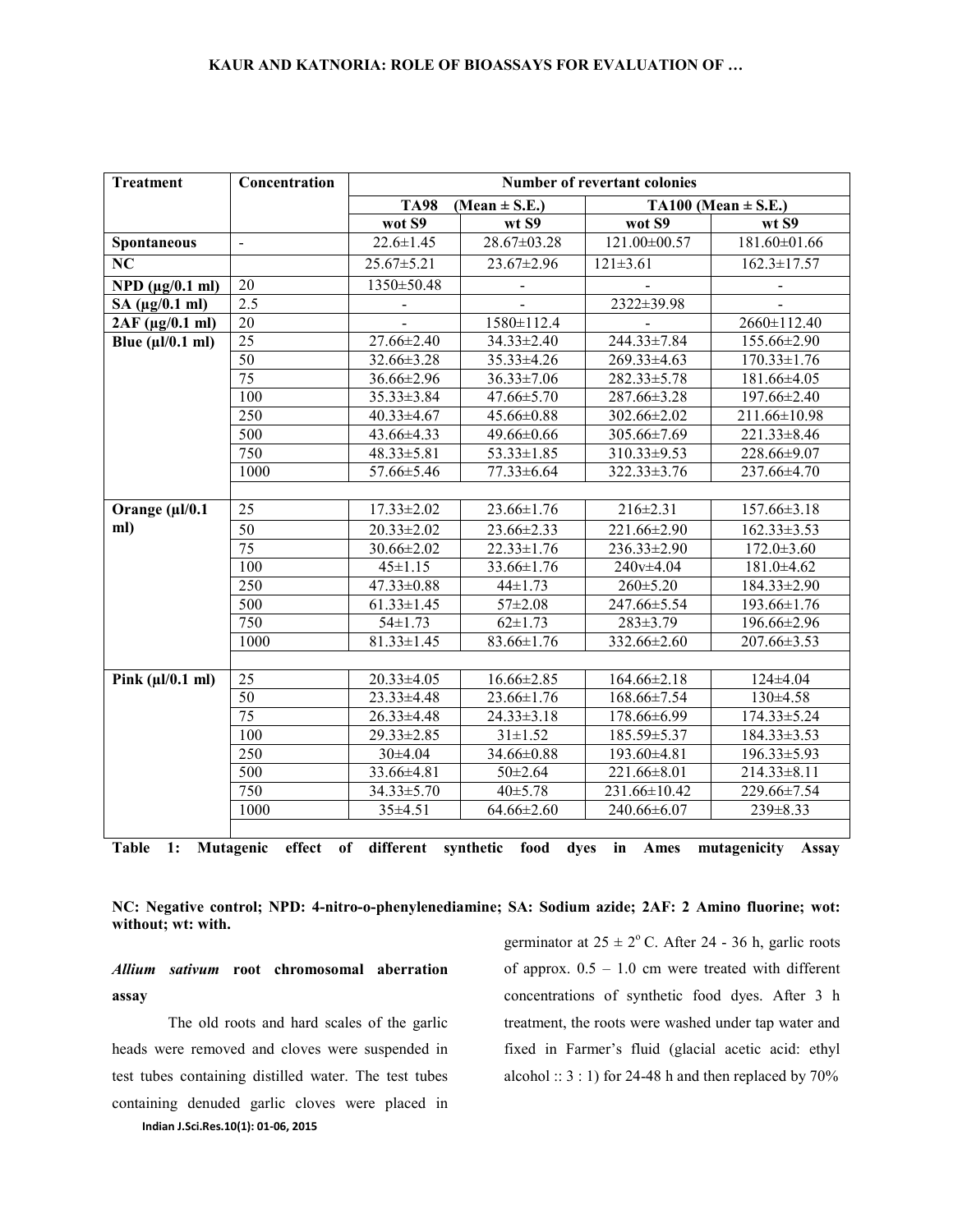#### KAUR AND KATNORIA: ROLE OF BIOASSAYS FOR EVALUATION OF …

ethanol and stored at  $7^{\circ}$ C. The fixed root tips were hydrolyzed in 1 N HCl at  $60^{\circ}$  C for 8-10 min and transferred to a mixture of aceto-orcein and 1 N HCl in ratio of 9 :1 contained in a watch glass for half an hour. The watch glass was warmed at regular

.

intervals of 5 min. Single root tip transferred to glass slide and squashed in a drop of 45 % glacial acetic acid. The slides were scored under microscope (Model: CH20i : Make: Olympus) for different type of chromosomal aberrations.

Table 2: Genotoxic effects of some of the food dyes in Allium sativum root chromosomal aberration assay

| <b>Treatmen</b><br>t | Conc.<br>$(\mu I/L)$ |     | Physiological aberrations (PA) |                |                |                |                 | Clastogenic<br>aberrations (CA) |                          |           | <b>TAC</b>               |                          |                          |                          |                      |
|----------------------|----------------------|-----|--------------------------------|----------------|----------------|----------------|-----------------|---------------------------------|--------------------------|-----------|--------------------------|--------------------------|--------------------------|--------------------------|----------------------|
|                      |                      |     | $(PA+CA)$                      | Vg             | Cm             | <b>St</b>      | Da              | Aa                              | Am                       | TPA $(%)$ | Cb                       | Ck                       | $C_{r}$                  | <b>TCA</b><br>(%)        | TPA+TC<br>A(%)       |
| NC                   |                      | 210 | 6                              |                |                | $\overline{4}$ | $\overline{a}$  | 2                               | $\overline{\phantom{a}}$ | 2.85      | $\overline{\phantom{a}}$ | $\overline{a}$           |                          | $\overline{a}$           | 2.85                 |
| Blue                 | $\overline{25}$      | 190 | 30                             |                | 9              |                | 8               | 5                               | 8                        | 15.78     | $\overline{\phantom{a}}$ | $\overline{a}$           |                          | $\overline{\phantom{a}}$ | 15.78                |
|                      | 50                   | 245 | 86                             | 5              | 12             | 15             | 26              | 14                              | 14                       | 35.10     | $\overline{\phantom{a}}$ | $\overline{a}$           | $\overline{\phantom{a}}$ | $\overline{\phantom{a}}$ | $35.10***$           |
|                      | $\overline{75}$      | 180 | 66                             |                | 16             | 5              | 29              | $\overline{2}$                  | 13                       | 36.66     | $\blacksquare$           | $\overline{a}$           |                          | $\blacksquare$           | $36.66$ <sup>*</sup> |
|                      | 100                  | 207 | 84                             |                | 18             | 16             | $\overline{28}$ | 11                              | 11                       | 40.57     | $\overline{\phantom{a}}$ | $\overline{a}$           | $\overline{\phantom{a}}$ | $\overline{\phantom{m}}$ | $40.57***$           |
|                      | 250                  | 209 | 88                             |                | 17             | 14             | 20              | 22                              | $\overline{15}$          | 42.10     | $\overline{\phantom{a}}$ | $\overline{a}$           |                          | $\overline{\phantom{a}}$ | $42.10***$           |
|                      | 500                  | 205 | 93                             |                | 29             | 13             | 22              | 14                              | 14                       | 45.36     | $\overline{\phantom{a}}$ | $\overline{\phantom{a}}$ | $\overline{\phantom{0}}$ | $\overline{a}$           | 45.36***             |
|                      | 750                  | 172 | 69                             | $\overline{2}$ | 16             | 9              | 15              | 13                              | 11                       | 38.37     | $\mathbf{1}$             | $\overline{2}$           |                          | 1.74                     | $40.11***$           |
|                      | 1000                 | 170 | 80                             |                | 20             | $\overline{7}$ | 26              | 14                              | 12                       | 47.05     | $\blacksquare$           |                          | $\overline{a}$           | $\overline{a}$           | $47.05***$           |
|                      |                      |     |                                |                |                |                |                 |                                 |                          |           |                          |                          |                          |                          |                      |
| Orange               | $\overline{25}$      | 198 | 68                             | $\overline{2}$ | 19             | 10             | 15              | 13                              | 8                        | 34.34     | $\overline{\phantom{a}}$ |                          | $\overline{a}$           | 0.50                     | 34.84                |
|                      | 50                   | 187 | 66                             |                | 19             | 8              | 19              | 12                              | $\overline{7}$           | 38.50     | $\overline{\phantom{a}}$ | $\overline{a}$           | $\overline{a}$           | $\overline{\phantom{a}}$ | 42.07***             |
|                      | 75                   | 171 | 76                             | 3              | 24             | $\overline{7}$ | 23              | 8                               | 11                       | 46.19     | $\overline{\phantom{a}}$ | $\overline{\phantom{a}}$ | $\overline{\phantom{a}}$ | $\overline{\phantom{a}}$ | 46.19                |
|                      | 100                  | 191 | 76                             | $\overline{2}$ | 22             | 9              | 11              | 16                              | 16                       | 39.26     | $\overline{\phantom{a}}$ | $\overline{a}$           |                          | $\overline{\phantom{a}}$ | 39.26***             |
|                      | 250                  | 164 | 69                             | $\overline{c}$ | 11             | 12             | 16              | 13                              | 15                       | 42.07     | $\overline{a}$           |                          |                          |                          | 42.07                |
|                      | 500                  | 201 | 99                             | $\overline{4}$ | 30             | 13             | 25              | 12                              | 12                       | 47.26     |                          |                          |                          | 1.49                     | 48.75***             |
|                      | 750                  | 199 | 85                             | $\overline{4}$ | 19             | 16             | 18              | 16                              | 21                       | 39.20     | $\overline{4}$           | $\overline{2}$           |                          | 3.51                     | $42.71***$           |
|                      | 1000                 | 139 | 71                             |                | 20             | $\overline{4}$ | 21              | 10                              | 15                       | 51.10     | $\overline{\phantom{a}}$ | $\blacksquare$           | $\overline{\phantom{a}}$ | $\overline{\phantom{a}}$ | $51.10***$           |
|                      |                      |     |                                |                |                |                |                 |                                 |                          |           |                          |                          |                          |                          |                      |
| Pink                 | $\overline{25}$      | 195 | 29                             |                | 7              | $\overline{2}$ | 9               | 5                               | 5                        | 14.87     | $\overline{\phantom{a}}$ |                          |                          | $\blacksquare$           | 14.87                |
|                      | 50                   | 187 | 30                             |                | 9              |                | 8               | 5                               | $\overline{7}$           | 16.04     | $\overline{\phantom{a}}$ | $\overline{a}$           | $\overline{\phantom{a}}$ | $\overline{\phantom{a}}$ | $16.04$ <sup>*</sup> |
|                      | $\overline{75}$      | 176 | $\overline{36}$                | $\overline{a}$ | 5              | 6              | 15              | 3                               | $\overline{7}$           | 20.45     | $\overline{\phantom{a}}$ | $\overline{a}$           | $\overline{a}$           | $\overline{\phantom{a}}$ | $20.45$ *            |
|                      | 100                  | 185 | 40                             |                | $\overline{2}$ | $\overline{4}$ | 19              | 9                               | 6                        | 21.62     | $\overline{\phantom{a}}$ | $\overline{a}$           | $\overline{\phantom{a}}$ | $\blacksquare$           | $21.62$ <sup>*</sup> |
|                      | 250                  | 195 | 47                             | 3              | 8              | 9              | 10              | 8                               | 9                        | 24.10     | $\blacksquare$           | $\overline{a}$           |                          | $\blacksquare$           | $24.10***$           |
|                      | 500                  | 185 | 54                             |                | 8              | 12             | 20              | 6                               | $\overline{7}$           | 29.18     | $\overline{\phantom{a}}$ | $\overline{\phantom{0}}$ | $\overline{\phantom{0}}$ | $\blacksquare$           | 29.18***             |
|                      | 750                  | 156 | 42                             | $\overline{2}$ |                | 3              | 14              | 8                               | 14                       | 26.92     | $\overline{\phantom{a}}$ | $\overline{a}$           | $\overline{\phantom{a}}$ | $\blacksquare$           | $26.92***$           |
|                      | 1000                 | 177 | 56                             | 3              | 4              | 5              | 22              | 6                               | 15                       | 31.07     |                          |                          |                          | 0.56                     | $31.63$ <sup>*</sup> |

TPA: Total physiological aberrations; Cb: Chromatin bridges; Ck: Chromosomal breaks; Cr: Chromatin ring; TCA: total clastogenic aberration; TDC: Total dividing cells; TAC: Total aberrant cells; Vg: Vagrants; Cm: c-mitosis; St: stickiness; Da: delayed anaphase; Aa: abnormal anaphase; Am: abnormal metaphase. \*significant at p≤0.05, \*\* significant at p≤0.01, \*\*\* significant at p≤0.001 as compared to control.

#### RESULTS AND DISCUSSION

The result of the mutagenic response of three food dye viz., blue, orange and pink is presented in Table 1. The order of the induction of revertant colonies at the maximum doses i.e. 1000 µl/l for food dyes was observed as.

- i. TA98 without S9 mix: orange  $(81.33)$  > blue  $(57.66)$  > pink  $(35.00)$ .
- ii. TA98 with S9 mix: orange  $(83.66)$  > blue
- $(77.33)$  > pink (64.66).
- iii. TA100 without S9 mix: orange  $(332.66)$  > blue  $(322.33)$  > pink  $(240.66)$ .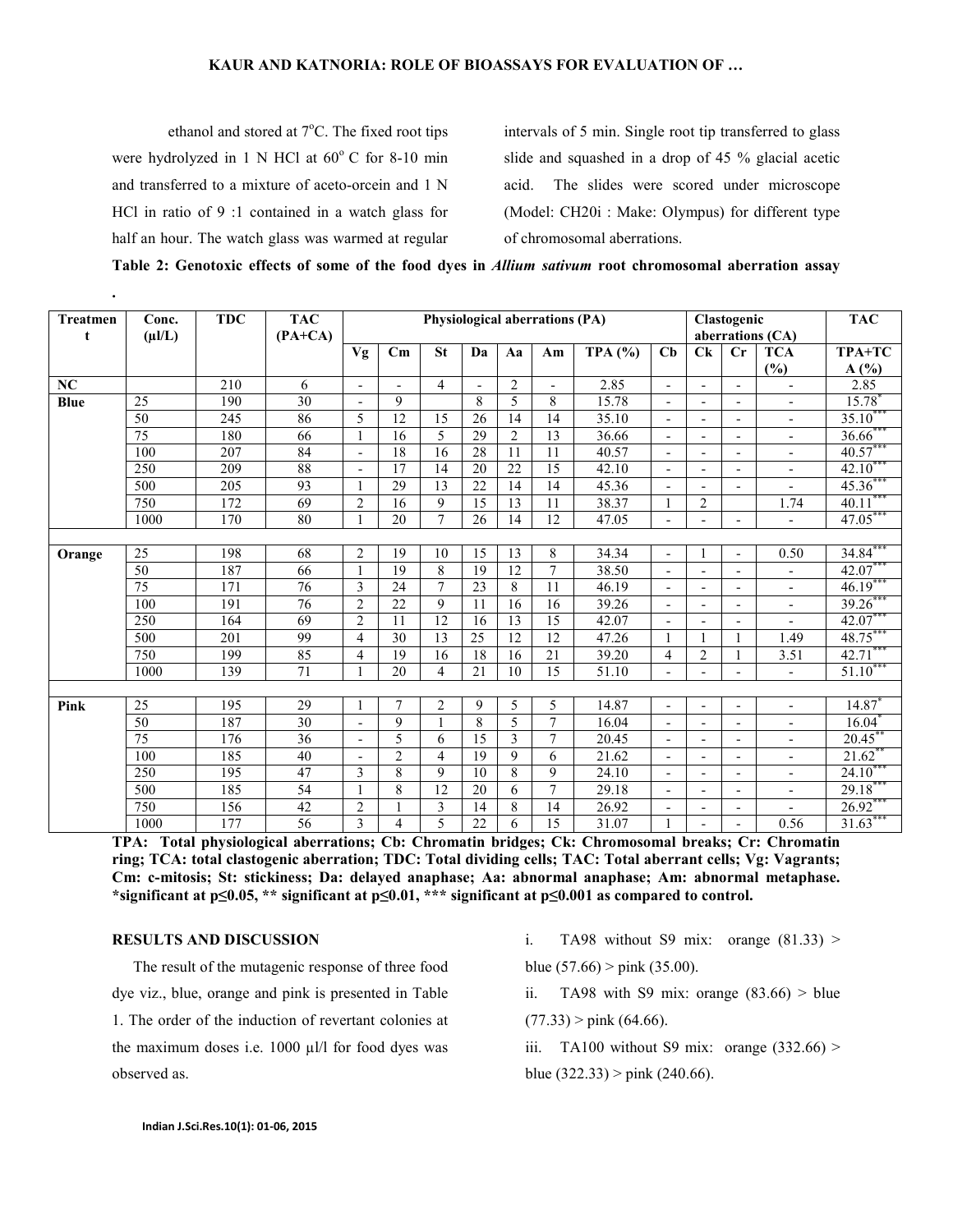iv. TA100 with S9 mix: pink  $(239)$  > blue  $(237.66)$  > orange (207.66).

The genotoxic effect of the blue, pink and orange food dyes is presented in the Table 2. Spectrum of physiological aberrations contained vagrant, c-mitosis, stickiness, delayed anaphase, abnormal anaphase and abnormal metaphase and clastogenic aberrations viz., chromatin bridge/s and chromosomal break/s (Fig. 1). In case of the root tip cells treated with synthetic food dyes, the incidence of physiological aberrations was found to be in the range of  $14.87 - 51.10$  % whereas clastogenic aberrations was  $0.56 - 3.51$  %. The order of the genotoxic effect of food dyes was orange > blue > pink. It was observed that delayed anaphases dominated among physiological aberrations whereas for orange food dye c-mitosis dominated. Among the clastogenic aberrations, frequency of chromosomal break was found to be the maximum for all the food dyes. Blue food dye have shown 47.05 % physiological aberrations and 1.74 % clastogenic aberrations, pink food dye induced 31.63 % of physiological aberrations 0.56 %) clastogenic aberrations and orange food dye induced 51 % of physiological aberrations and 3.51 % clastogenic aberrations at  $(1000 \mu l/l)$ . The values of the chromosomal aberrations of the treated cells with the different concentrations of food dyes were significantly different at three values of P<0.05, P<0.01, P<0.001 as compared to control.

Indian J.Sci.Res.10(1): 01-06, 2015 In the present study, all the food dyes have induced the mutagenic and genotoxic effects in both bioassays. During Ames test, the revertant colonies induced were observed to be in the range of 16.66 - 83.66 for TA98 and 124 - 332 for TA100 tester strain of Salmonella typhimurium.

The mutagenic responses in TA100 tester strains of Salmonella typhimurium is an indicator of occurrence of base pair substitution type of mutations while that of TA98 for frame shift type of mutations (Atri et al. ; 2014).

It was observed that the frequency of physiological aberrations were much higher than the clastogenic aberrations in root tip cells of Allium sativum. Among the physiological aberrations, c-mitosis dominated during treatment with orange dye whereas delayed anaphase dominated during the treatments with other food dyes. The results of the genotoxic effects of the synthetic food dyes are in agreement with earlier studies (Roychaoudhry and Giri ; 2003; Bhattacharjee ; 2014). There number of reports on the genotoxic effects of synthetic food dyes (Dixit and Goyal ; 2013; Gomes et al. ; 2013; Bhattacharjee, 2014). Roychaoudhry and Giri (2003) studied the effects of four food dyes like fast green FCF, indigo carmine, orange G, tartrazine and metanil yellow, employing chromosomal aberration assay in Allium cepa. They observed that all the 4 dyes were found to be genotoxic and induced the mitotic aberrations in the root tip cells of Allium cepa.

Gomes et al. (2013) assessed the genotoxic effects of the three food dyes viz., sunset yellow, bordeaux red and tartrazine yellow on the cellular cycle using Allium cepa test system. All the dyes were reported to be cytotoxic to the cells of the test system used. Likewise, Bhattacharjee (2014) evaluated the mitodepressive effects of sunset yellow FCF in root tips of Allium sativum root tip cells. The author observed that sunset yellow induced an inhibitory effect on cell division of Allium sativum. Dixit and Goyal (2013) estimated